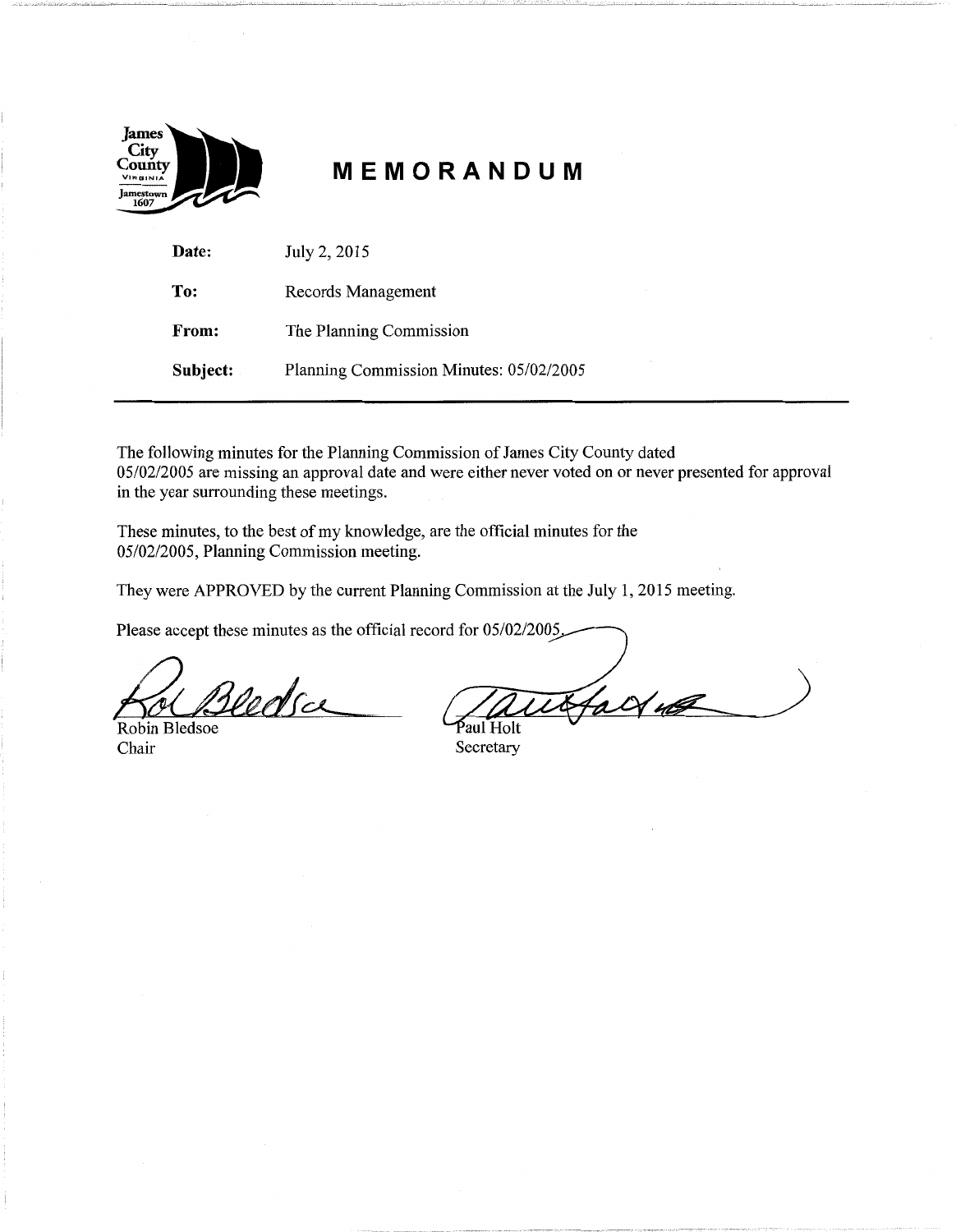A REGULAR MEETING OF THE PLANNING COMMISSION OF THE COUNTY OF JAMES CITY, VIRGINIA, WAS HELD ON THE SECOND DAY OF MAY, TWO-THOUSAND AND FIVE, AT 7:00 P.M. IN THE COUNTY GOVERNMENT CENTER BOARD ROOM, 10l-F MOUNTS BAY ROAD, JAMES CITY COUNTY, VIRGINIA.

| ROLL CALL          | ALSO PRESENT                                    |
|--------------------|-------------------------------------------------|
| Jack Fraley        | Marvin Sowers, Planning Director                |
| Ingrid Blanton     | Michael Drewry, Assistant County Attorney       |
| Donald Hunt        | Trey Davis, Planner                             |
| George Billups     | Ellen Cook, Planner                             |
| <b>Jim Kennedy</b> | Toya Ricks, Administrative Services Coordinator |
| Mary Jones         |                                                 |
| Wilford Kale       |                                                 |

#### 2. MINUTES

Mr. Fraley corrected pages 5, 6, 9, 10, 12 and 14 of the minutes of the April 4, 2005 Planning Commission meeting.

Mr. Kennedy motioned to approve the minutes as amended.

Mr. Fraley seconded the motion.

Mr. Kale abstained because he was not present at the April  $4<sup>th</sup>$  meeting.

The Planning Commission approved the minutes as amended with a unanimous voice vote. (6-0, Kale abstained)

#### 3. COMMITTEE AND COMMISSION REPORTS

## A. DEVELOPMENT REVIEW COMMITTEE (DRC)

Mr. Fraley presented the report. The DRC considered 5 cases at its April  $27<sup>th</sup>$ meeting. A Site Plan for Abe's Mini Storage and a Conceptual Master Plan for Olde Towne Timeshares were deferred at the applicants' requests. Colonial Heritage Phase 3 Section 2 Subdivision, Oaktree Office Park and Airtight Self-Storage Expansion, and Wedmore Place at The Williamsburg Winery were recommended for preliminary approval pending agency comments.

Mr. Kale motioned the approved the report.

Mr. Kennedy seconded the motion.

The Planning Commission approved the report with a unanimous voice vote. (7-0)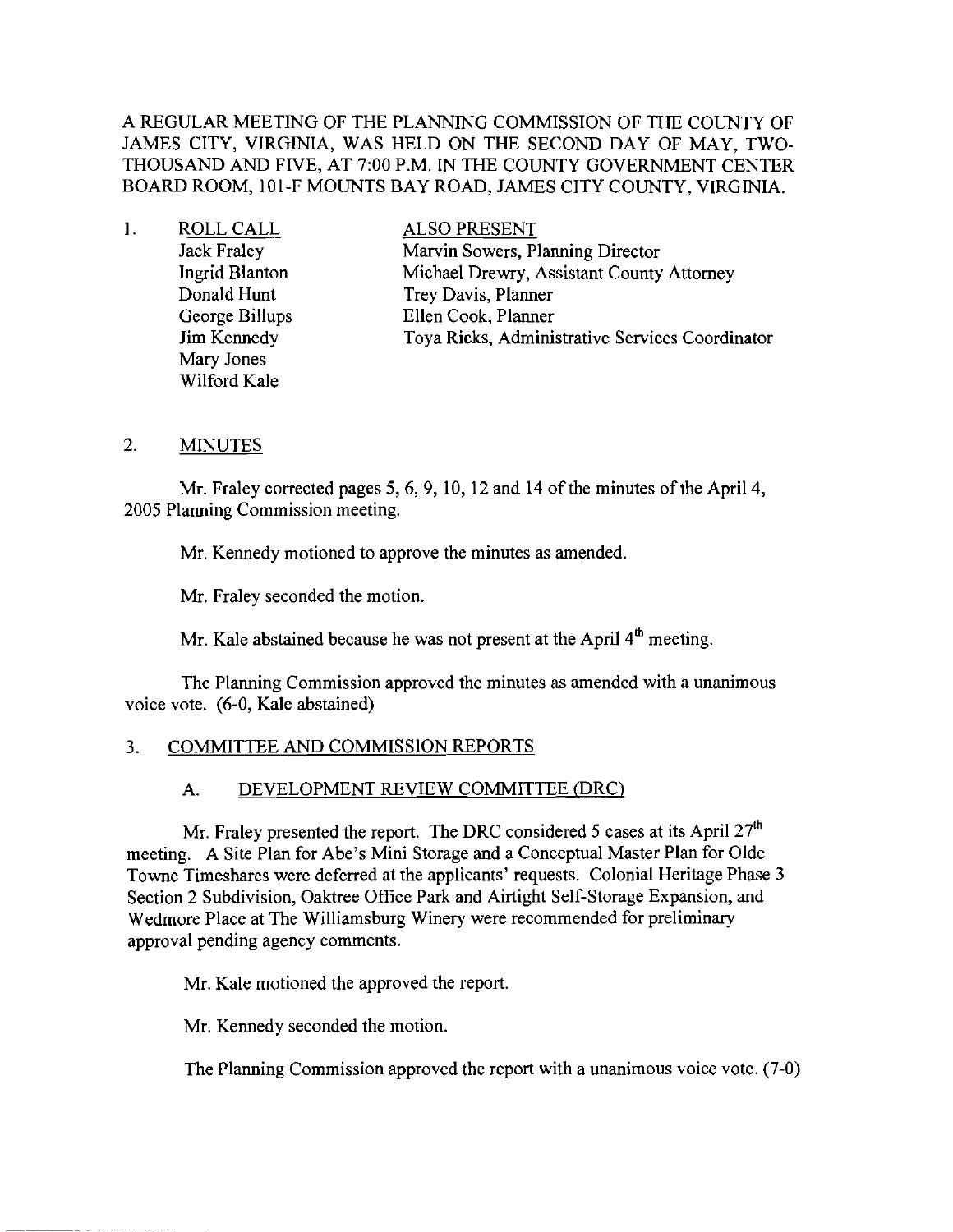## B. OTHER COMMITTEE REPORTS - None

## 4. PUBLIC HEARINGS

- A. Z-4-05/SUP-7-05 New Town, Langley Federal Credit Union
- B. SUP-4-05 Christian Life Center Tower
- C. Z-7-05/MP-5-05 Jamestown Retreat

Mr. Hunt stated that the applicants requested deferral of these cases until the June  $6<sup>th</sup>$  meeting.

Mr. Hunt opened the public hearing.

Mr. Reid Weir asked for clarification of the applicants' requests.

Mr. Hunt explained the procedure for a deferral request.

Mr. Weir wanted to be notified when the Jamestown Retreat case is brought before the Commission. He also asked that the same density be allowed for his property should this application be approved.

Hearing no requests to speak, the public hearings were continued to June 6, 2005.

## D. SUP-I6-05 Treleaven Warehouse and Nursery

Mr. Trey Davis presented the staff report. Mr. Stanley B. Treleaven of T&S Associates, Inc. has applied for a special use permit to allow for an existing structure to be used as a contractor's warehouse. The property, located at 4191 Rochambeau Drive, is currently zoned A-I, General Agricultural, and is designated Rural Lands on the 2003 Comprehensive Plan Land Use Map. The parcel may be further identified as Parcel No. (l-9B) on James City County Real Estate Tax Map No. (13-4).

Staff recommended approval.

Mr. Fraley asked for more information regarding the sight distance waiver that may be required prior to final Site Plan approval.

Mr. Davis explained that the Virginia Department of Transportation (VDOT) asked that the sight distance be reviewed at the site plan stage. If it is determined that there is not enough sight distance the property owner will be required to submit a deed for recordation stating awareness of the condition.

Mr. Kale verified that the driveway currently exists.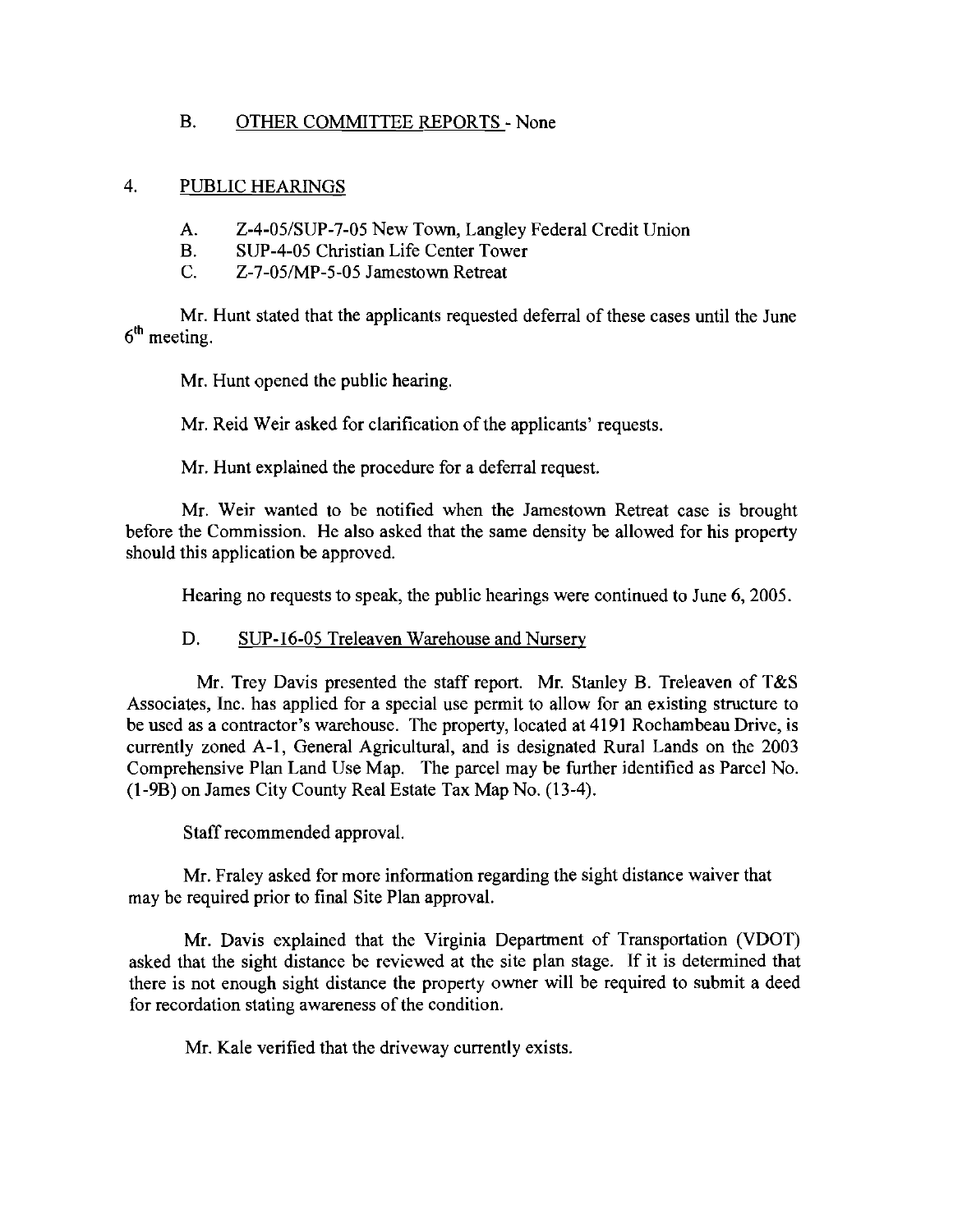Mr. Billups asked if distinct differences existed between the current and the proposed uses.

Mr. Davis stated that the existing use is considered non-conforming. He further stated that although both uses pertain to the construction trade and that traffic and car trips would be similar; the SUP process allows the County to add some conditions to the site.

Mr. Kale inquired as to whether the SUP would apply to the nursery only or the entire site.

Mr. Davis answered that the SUP would apply to the contractor's warehouse only. He said the nursery is allowed by right.

Mr. Hunt opened the public hearing.

Ms. Jones asked whether the applicant was comfortable with the conditions.

Mr. Treleaven, the applicant, answered yes.

Hearing no requests to speak, the public hearing was closed.

Mr. Kennedy motioned to approve the application.

Ms. Blanton seconded the motioned.

In a unanimous roll call vote the application was approved 7-0. AYE: Billups, Kale, Fraley, Blanton, Jones, Kennedy, Hunt (7); NAY: (0).

#### E. SUP-36-04 Farm Fresh Gas Pumps

Ms. Jones recused herself stating that a family member worked for the firm representing the applicant.

Mr. Trey Davis presented the staff report. Mr. Thomas C. Kleine of Troutman and Sanders has applied on behalf of Farm Fresh, Inc. for a special use permit to allow for a 4-pump, self-service gas station to be constructed in the parking lot of the existing Farm Fresh grocery store in Norge. The property, located at 115 Norge Lane, is currently zoned B-1, General Business, and is designated Community Commercial on the 2003 Comprehensive Plan Land Use Map. The parcel may be further identified as Parcel No. (1-7IF) on James City County Real Estate Tax Map No. (23-2).

Staff recommended approval.

Ms. Blanton wanted to know the final outcome on the number of parking spaces.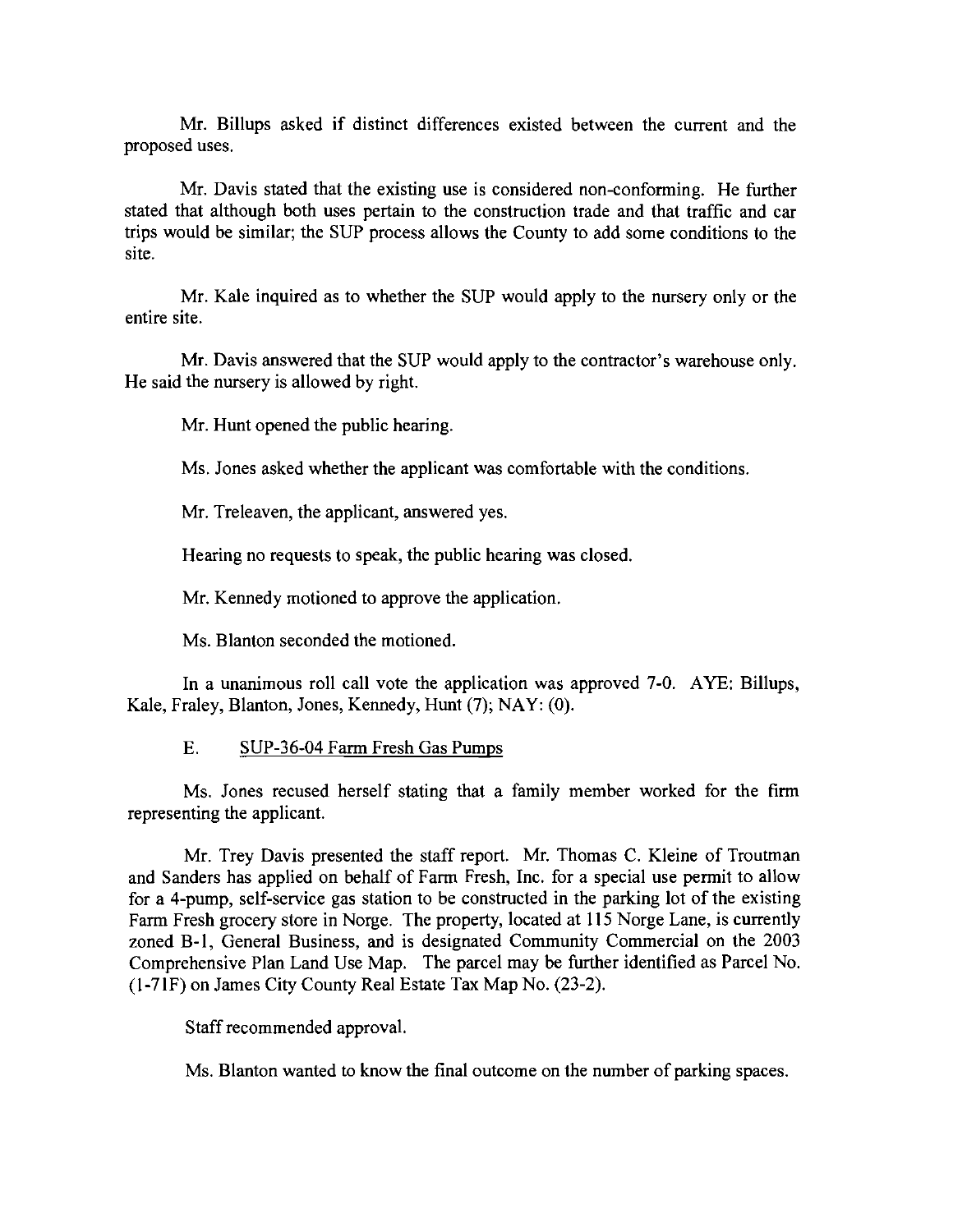Mr. Davis stated that the number of parking spaces would be reduced by thirtytwo for a total of 176 spaces.

Mr. Kennedy wanted to know if school buses would continue to be allowed to park at the store. He also asked for enforcement of the fire lanes including proper signage.

Mr. Davis referred questions regarding school bus parking to the applicant. He said he would inform the Fire Department of the issues with the fire lanes.

Mr. Billups asked for clarification of the recommendations listed in item #7 regarding the outside display and sale of merchandise.

Mr. Davis stated that the second sentence specified some of the items that the applicant would not be allowed to display for sale.

Mr. Kale said that he also thought the language was confusing.

Mr. Davis stated that new language could be drafted to clarify the intent of the recommendation.

Mr. Hunt opened the public hearing.

Mr. R.I. Nutter, Troutman and Sanders, represented the applicant. Mr. Nutter stated that Farm Fresh customers would receive discounted gas purchases based upon the amount of in-store purchases. He also stated that Farm Fresh was in the process of adding this feature to most of its stores in the Southeast. He said the application proposed no new curb cuts and offered enhanced landscaping.

Mr. Kennedy asked the applicant to work to enforce the fire lanes and inquired about the affect of school bus parking.

Mr. Nutter stated that during peak hours about 50 spaces remained empty so that school buses should not be a problem. Mr. Nutter agreed to work with Staff during site plan review to address the fire lanes.

Mr. Rich Krapf, 2404 Forge Road, represented Friends of Forge Road and Toano. Mr. Krape stated that the application was not consistent with the James City County 2006 Budget statement or the County's Comprehensive Plan. He also recommended denial of the application.

Hearing no requests to speak, the public hearing was closed.

Mr. Billups stated that he was in favor of the application. He said the gas pumps would offer a convenience to Farm Fresh customers. Mr. Billups also stated that the greenway would be protected by the additional landscaping.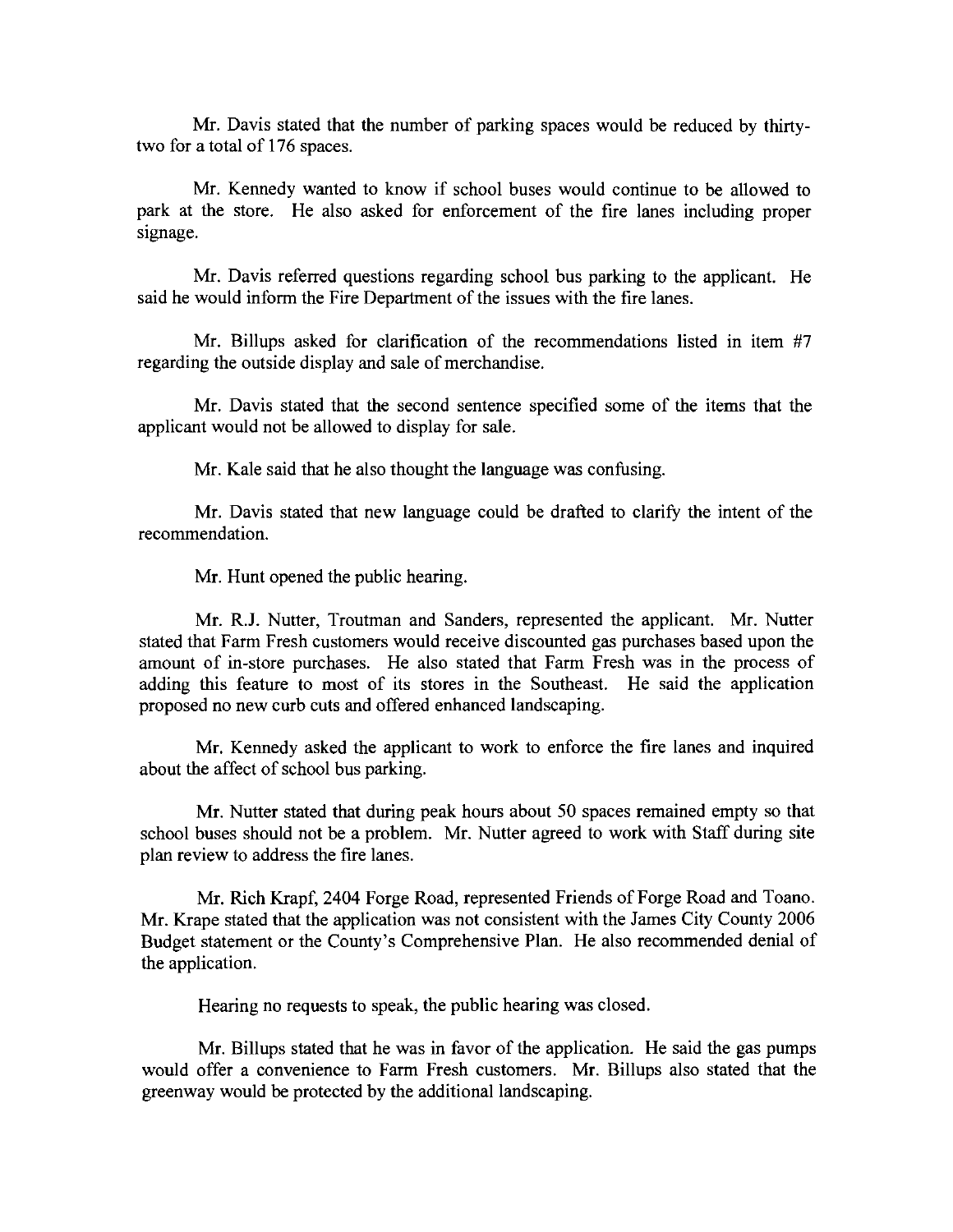Mr. Kennedy stated his appreciation of Mr. Krape's statement. He also said the competition would be good. Mr. Kennedy stated that he was in favor of the application.

Ms. Blanton said the proposal did not have a lot of negative impacts. She said she would support the application.

Mr. Fraley said he would support the project. He stated that the proposal would provide lower cost gasoline for customers in the area.

Mr. Hunt stated his interest in hearing that discounts would be offered to Farm Fresh customers. He also said the impacts to Route 60 would be low.

Mr. Kennedy motioned to approve the application.

Mr. Billups seconded the motion.

In a roll call vote the application was approved 6:0. AYE: Billups, Kale, Blanton, Kennedy, Fraley, Hunt (6); NAY: (0). Jones abstained.

#### F. Z-I5-04/MP-1I-04 Villas at Jamestown

Ms. Ellen Cook presented the staff report. Mr. Gregory R. Davis and Mr. Timothy O. Trant, II of Kaufman & Canoles have applied to rezone 30.36 acres of land from R-8, Rural Residential District to R-2, General Residential District, Cluster, with proffers. The applicant proposes 92 single family attached units. The property is located in the Five Forks area, and is more specifically at 248, 238, 230, and 226 Ingram Road and is further identified as Parcels (1-15), (I-II), and (1-10) on James City County Tax Map (46-2) and Parcel (1-19) on James City County Tax Maps (47-1). Staff recommended approval.

Mr. Billups asked for the cost and square footage of the units.

Ms. Cook answered that the units would be approximately  $1,700 - 1,800$  square feet. She deferred to the applicant for the cost.

Ms. Blanton asked for Staff's projections on fiscal impacts.

Ms. Cook said the Financial Management Services department estimated approximately \$92,000 per year in positive impacts.

Mr. Hunt opened the public hearing.

Mr. Greg Davis, Kaufman and Canoles, represented the applicant. Mr. Davis made a presentation outlining the proposed development.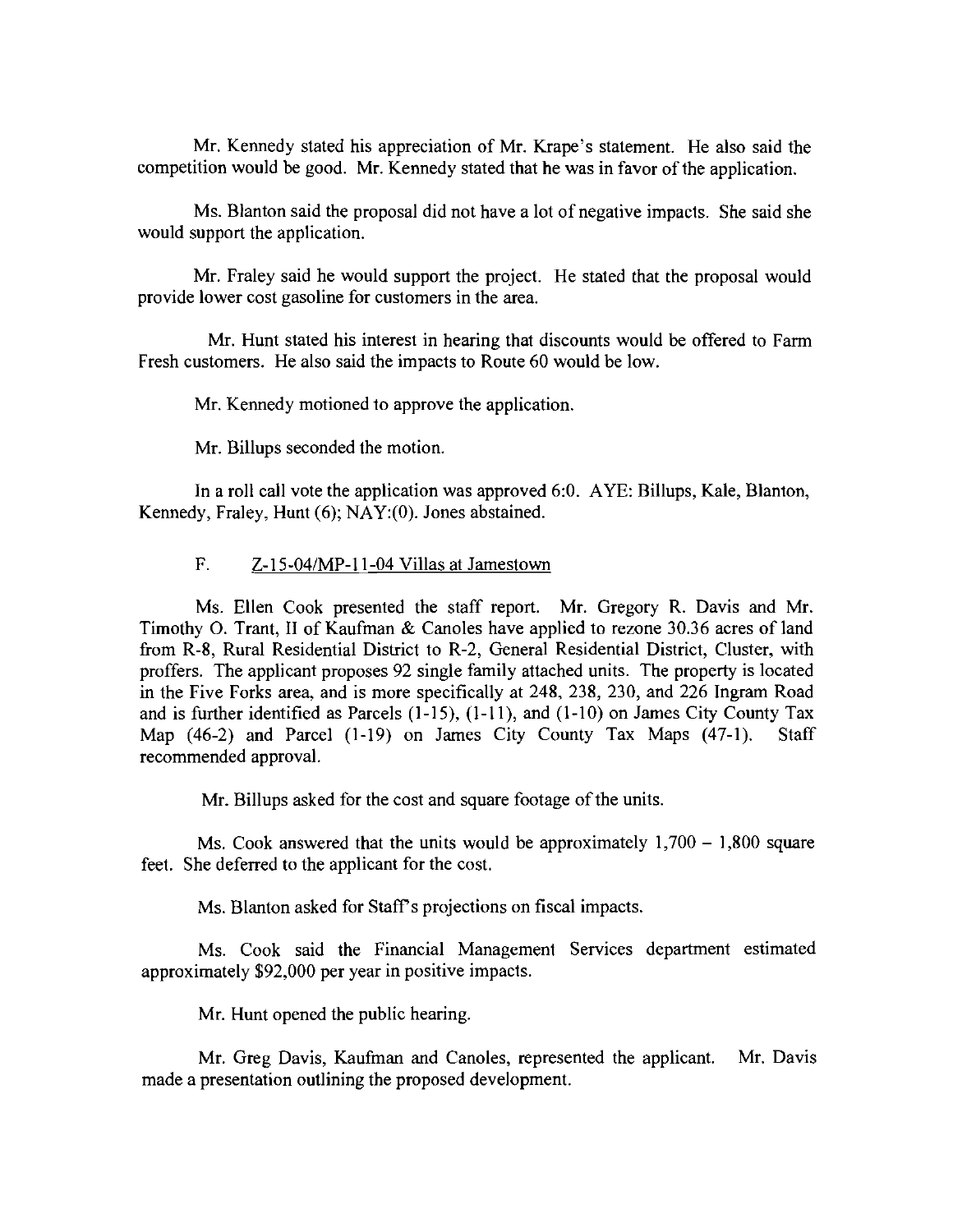Ms. Blanton asked for the location of the Low Impact Development (LID) aspects of the proposal.

Mr. Davis stated that the Storm Water Management Plan was a part of the Master Plan.

Ms. Blanton wanted to know what alternatives were being considered should the LID not be feasible.

Mr. Davis answered that the site design and storm water control principles in the County Ordinance would govern and that the applicant would be held to those standards.

Ms. Jones asked how much of the storm water run-off would be captured.

Mr. Davis said 100%.

Ms. Jones inquired about the four different price ranges.

Mr. Davis stated that there were four different models each with different square footage.

Mr. Kennedy wanted to know if data existed on the number of ambulance trips required for a similar project in York County. He stated his concern that the amount proffered for emergency services might not be adequate.

Mr. Davis did not have that data.

Mr. Hunt asked if the existing project in York County was age restricted.

Mr. Davis answered no. He stated that the concept was usually more appealing to older adults.

Mr. Kale stated his preference in funding emergency medical services rather than the costs associated with school age children. He also said he was glad the proposal followed the Five Fork Principles. Mr. Kale talked about the benefits of containing storm water run-off.

Mr. Fraley commended the applicant on the proposal. He also asked the applicant to consider removing the curb and gutters proposed in the application.

Mr. Davis stated that the curb and gutters were proffered based on the applicant's interpretation of the County's requirement. He also stated the applicant would be willing to remove them if possible.

Mr. Kale asked Mr. Sowers the procedure for removing the curb and gutter requirement.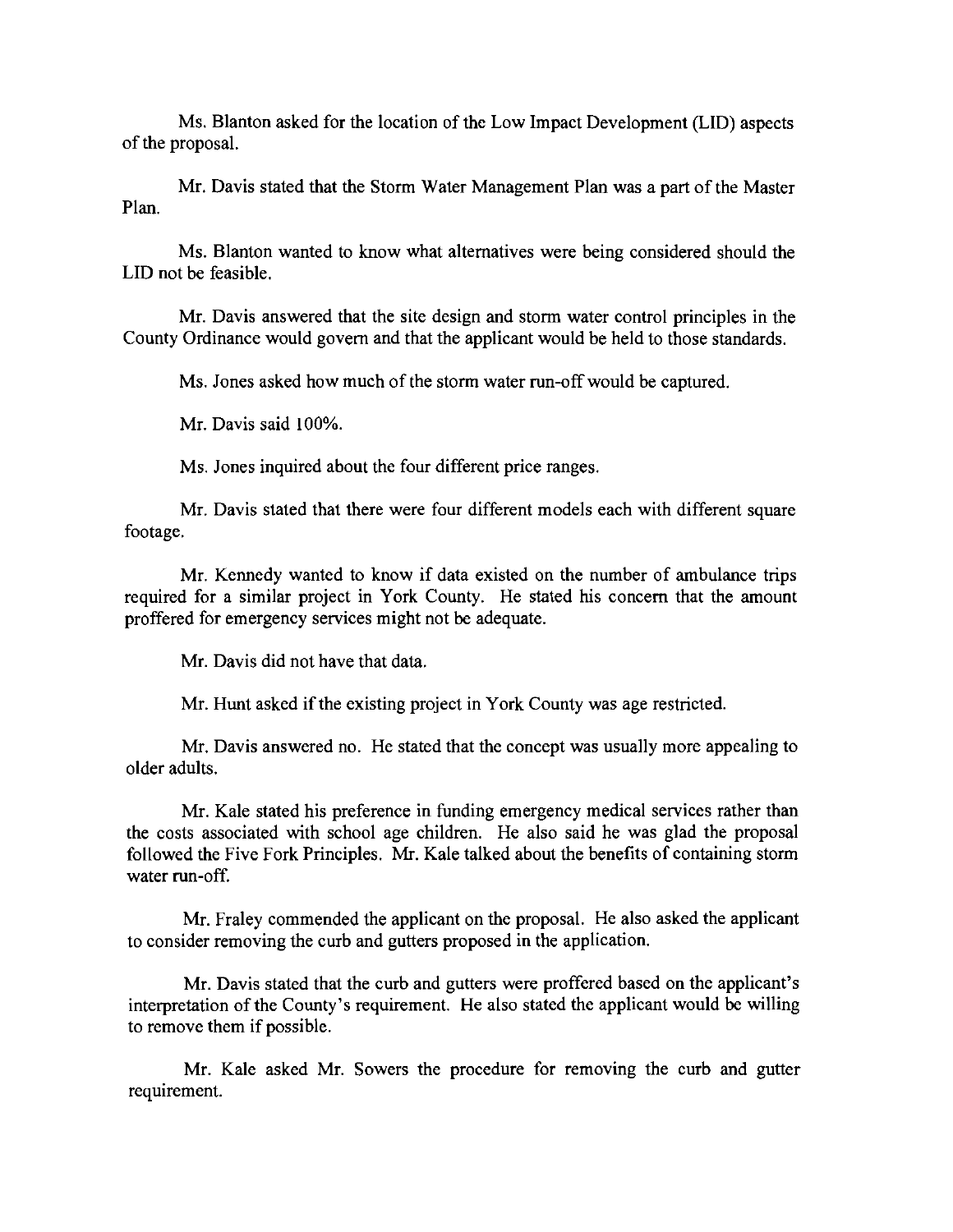Mr. Sowers said the Ordinance allows the DRC to make a special waiver at the development stage. Mr. Sowers also said the proffers could be amended before the Board meeting if the Commissioners wanted to act on the matter immediately.

Mr. Drewry suggested the Planning Commission make a comment concerning their recommendation on the removal of the curb and gutters and allow staff to research the procedure.

Mr. Kale agreed with Mr. Fraley concerning the curb and gutters. He stated that the Windsor Forest community benefited during recent heavy rainfall due to the absence of curb and gutters in that neighborhood.

Mr. Mark Kaisand of STAT Services, 2510 Manion Drive, discussed the possibility of a regional Best Management Pond (BMP) in this area instead of separate BMPs for his property and the subject parcel.

Mr. Hunt asked for the location of the BMP Mr. Kaisand was required to construct.

Mr. Kaisand indicated the location on the overhead map.

Mr. Kale asked Mr. Kaisand who he had talked to regarding the BMP:

Mr. Kaisand said Cornerstone Design, his Engineer, submitted plans to the County a few weeks ago and had been in contact with the developer for this proposal.

Mr. Gerald Johnson, 4513 Wimbledon Way, represented the Historic Route 5 Association. He stated that traffic continues to be a concern in the Five Forks area and expressed concerns about site access. He also stated his agreement for removal of the curb and gutters.

Mr. Ed Esposito, 4749 Bristol Circle, said that he was looking forward to the project. He recommended the Commission approve the project.

Mr. David Fuss, 3008 Chelsford Way, represented The Friends of the Powhatan Creek Watershed. He stated his preference that the parcel be developed according to its current by-right density. Mr. Fuss discussed different methods of minimizing impacts to the surrounding watershed which were not part of the proposal, including a setback from the buffer, stream stabilization and nutrient management.

Mr. Fraley informed Mr. Fuss of the provisions for public comment at the DRC meetings.

Ms. Jones asked Mr. Sowers if a process existed for coordinating the BMPs.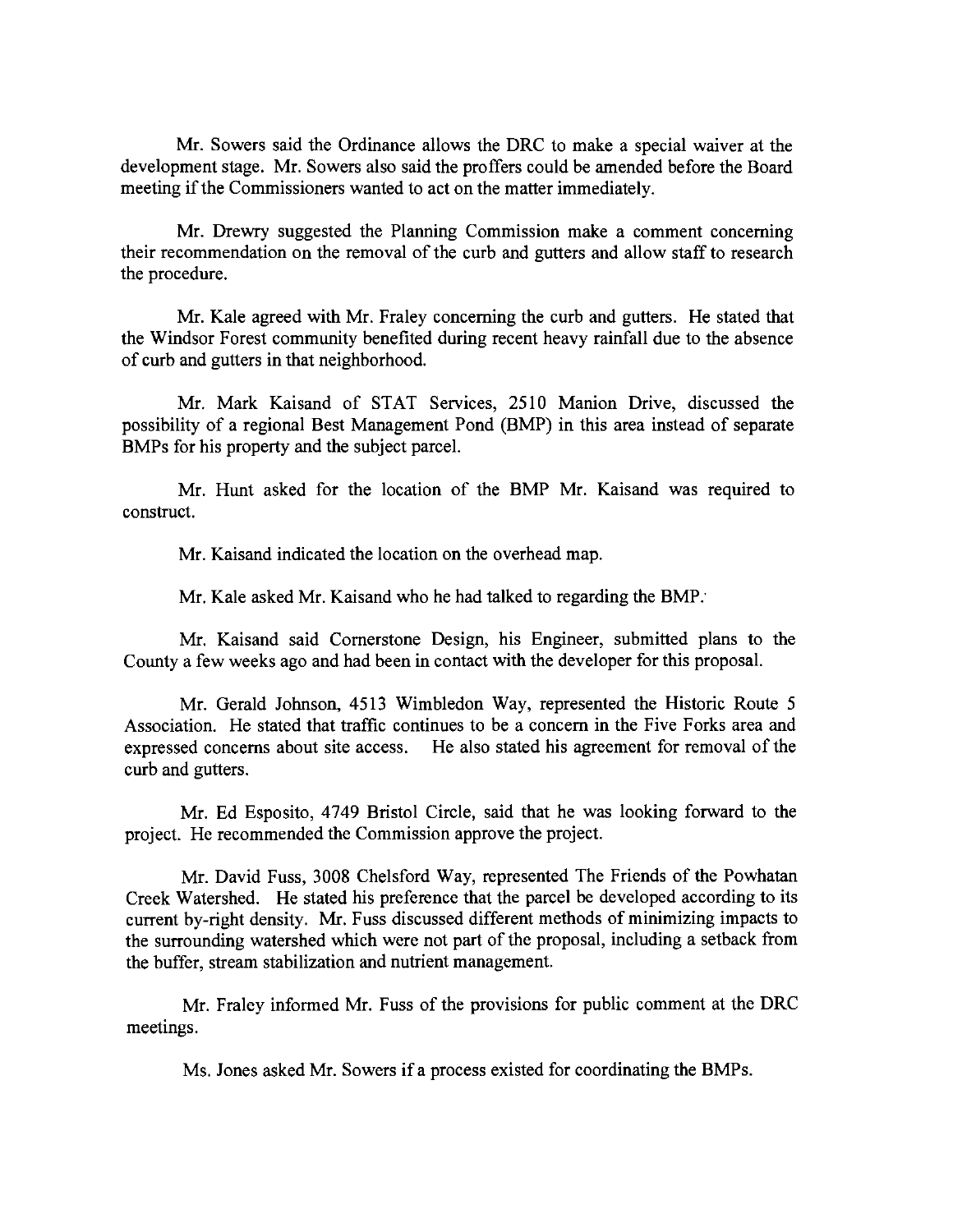Mr. Sowers said Planning and Environmental Staff would work on the issue.

Ms. Jones wanted to know if the lower BMP encroached on the Resource Protection Area (RPA) buffer.

Mr. Davis said the drawing was only preliminary. He said that if the BMP needed to be **in** the buffer a permit and approval would be necessary.

Mr. Fraley asked Mr. Davis if the applicant would consider a buffer setback exception for building number 16 only.

Mr. Davis stated the applicant felt the Master Plan was adequate. He also stated that the applicant would be very cautious about proffering a comment for the buffer setback.

Mr. Fraley stated his frustration that the ordinances sometimes act mutually exclusive of one another and hinder innovative and creative plans.

Mr. Drewry said the applicant would be held to the Master Plan although it's not quite as strong as a proffer. He also stated that adequate legal phrasing could be added in a proffer statement.

Mr. Davis requested the Planning Commission approve the application with a comment concerning the setback allowing the applicant and Staff to provide appropriate legal language before the Board of Supervisors meeting.

Mr. Kale asked for clarification regarding the buffer setback issue.

Mr. Billups asked Mr. Davis if the applicant would be willing to work with Stat Services on Storm Water Management.

Mr. Davis stated that it was an Engineering issue that could be resolved.

Mr. Billups commented about the role of the Planning Commission in determining if a proposal is in compliance with the Comprehensive Plan and Ordinances and then forwarding a recommendation to the Board of Supervisors. He also stated his support of the project.

Hearing no other requests to speak, the public hearing was closed.

Ms. Blanton stated that her approval of the application would include an understanding that the LID aspects and the expanded buffer setbacks are integral to the Master Plan.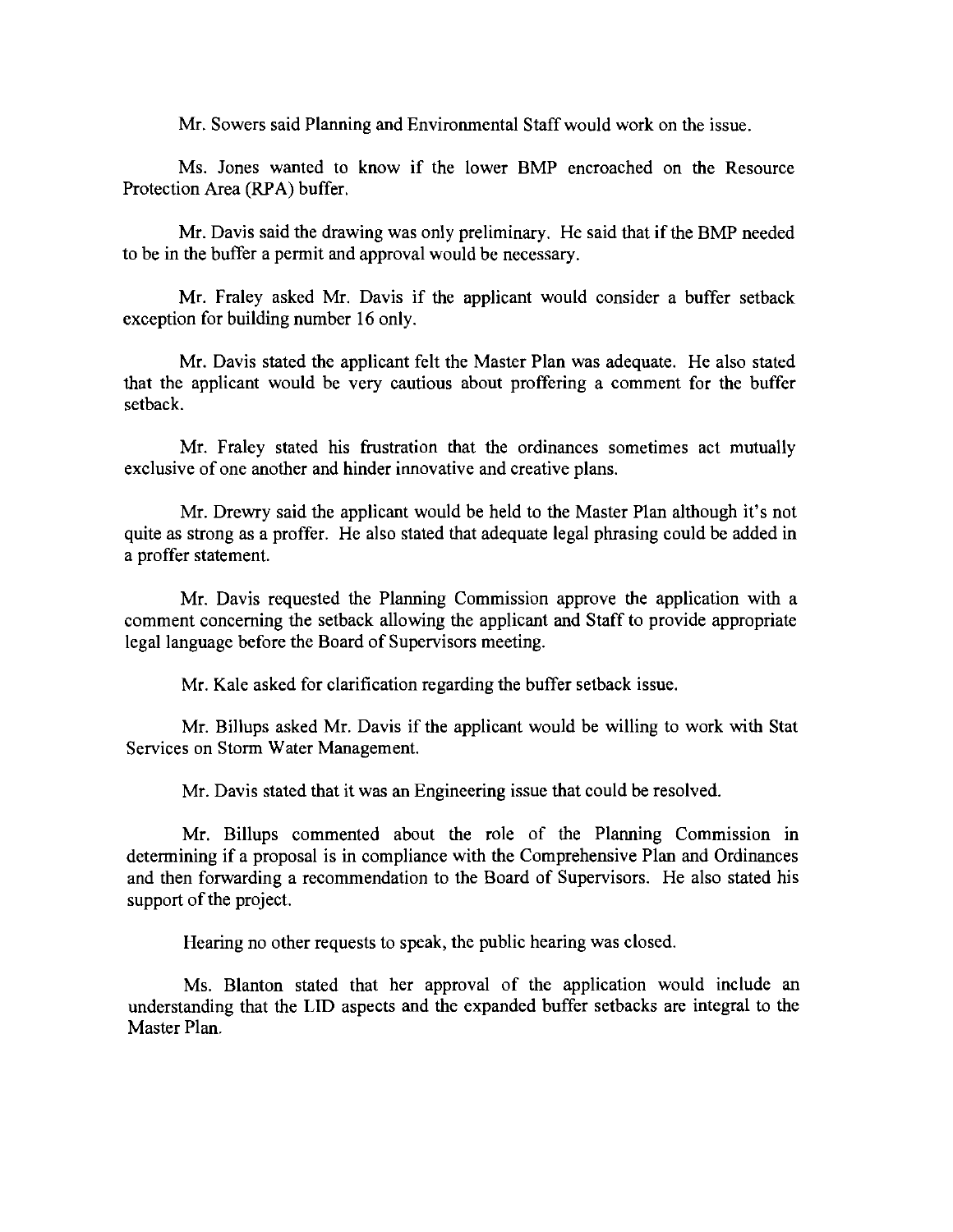Ms. Jones stated her appreciation of the application. She also stated her preference for proposals that offered housing to individuals and families of all ages. Ms Jones said she supported the application.

Mr. Kale moved to approve the application along with the inclusion of comments regarding the elimination of curb and gutters and a clear statement concerning the buffer setback.

Mr. Fraley seconded the motion.

Mr. Kennedy said he liked many aspects of the proposal. He stated that although he had concerns about the proposal he would support it.

In a unanimous roll call vote the application was approved 7-0. AYE: Billups, Fraley, Kennedy, Blanton, Jones, Hunt, Kale (7); NAY (0).

## 5. PLANNING COMMISSION CONSIDERATION

## A. ZO-3-05 Initiating Resolution - Zoning Ordinance Amendment - Zoning Fee Change

Mr. Marvin Sowers presented the request. At the April meeting the Commission considered a similar Ordinance Amendment regarding a fee proposal in order to generate additional revenues within the Development Management division. That request was unanimously recommended to the Board of Supervisors for denial. As a result the Board considered alternate proposals to generate the additional revenue, including an alternative to increase rezoning and residential site plan fees.

Mr. Sowers recommended adoption of the Initiating Resolution allowing Staff to present the alternative at the June  $6<sup>th</sup>$  meeting.

Mr. Kennnedy motioned to approve the request.

Ms. Blanton seconded the motion.

In a unanimous voice vote the request was approved. (7-0)

## 6. PLANNING DIRECTOR'S REPORT

Mr. Marvin Sowers presented the Planning Director's Report. Mr. Sowers informed the Commissioners of a joint Work Session with the Board of Supervisors on May  $24<sup>th</sup>$  at 4 p.m. He also suggested that tonight's meeting be adjourned until that time.